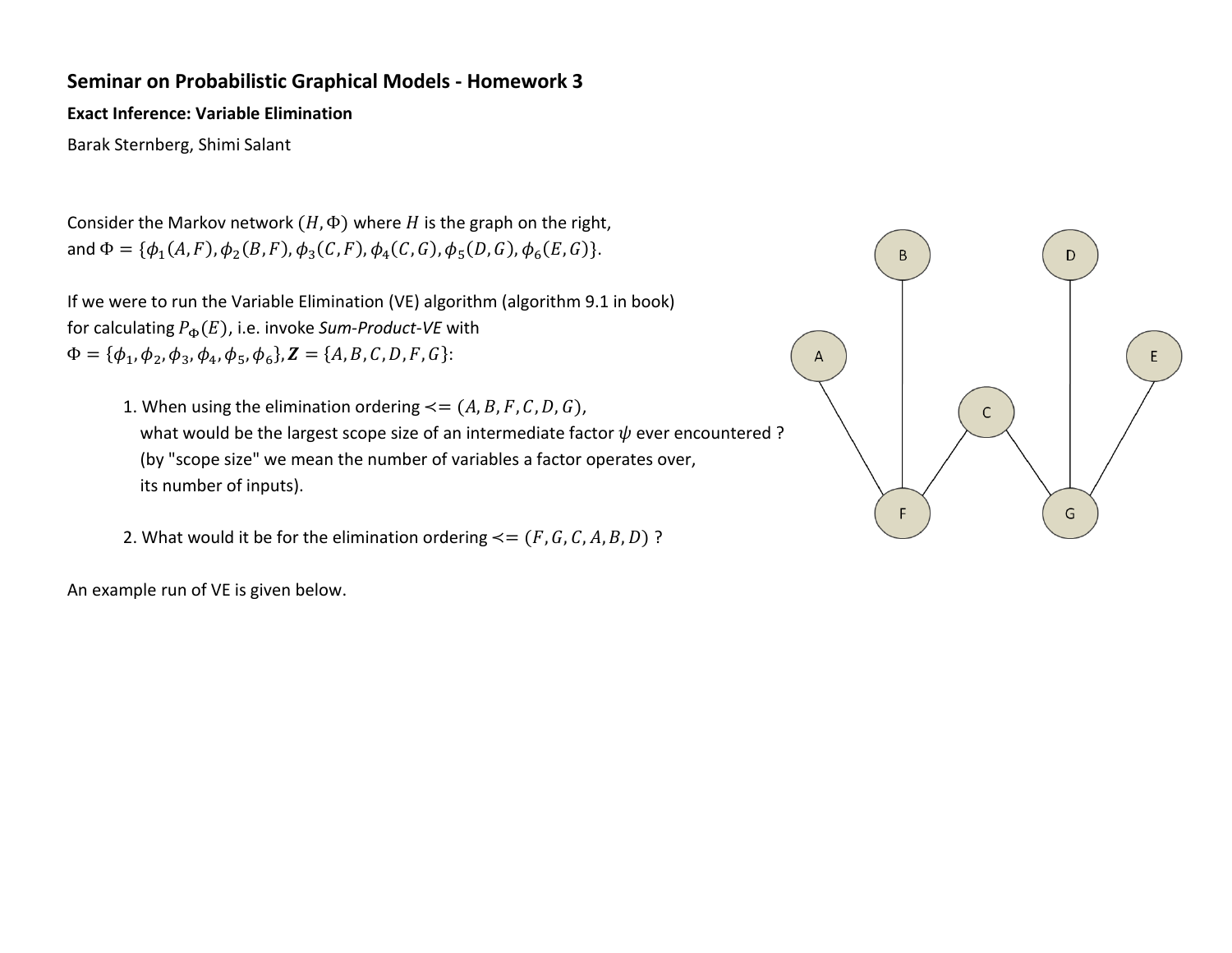#### **An example run of Variable Elimination**

For a modeled distribution  $P_{\Phi}(A, B, C, D, E) = (1/Z_{\Phi})\phi_1(A, B)\phi_2(B, C)\phi_3(C, D)\phi_4(B, E)$ , and the calculation of the marginal distribution  $P_{\Phi}(D)$ :

We follow the invocations of the sub-procedure *Sum-Product-Eliminate-Var,* when *Sum-Product-VE* is invoked with  $\Phi = {\phi_1, \phi_2, \phi_3, \phi_4}, Z = {A, B, C, E}, \prec = (A, B, E, C).$ 

We ultimately get  $\phi^*(D) = \sum_{A,B,C,E} \phi_1(A,B) \phi_2(B,C) \phi_3(C,D) \phi_4(B,E)$ , which equals  $P_{\Phi}(D) * Z_{\Phi}(D)$ 's unnormalized marginal distribution), which can then be normalized to get  $P_{\Phi}(D)$ .



E

Procedure Sum-Product-Eliminate-Var (  $\Phi$ , // Set of factors  $Z$  // Variable to be eliminated  $\Phi' \leftarrow \{\phi \in \Phi : Z \in \mathit{Scope}[\phi]\}$  $\Phi'' \leftarrow \Phi - \Phi'$  $\psi \leftarrow \prod_{\phi \in \Phi'} \phi$  $\tau \leftarrow \sum_{Z}^{\infty} \psi$ return  $\Phi'' \cup \{\tau\}$ 

 $Sum-Product-Eliminate-Var$   $\Phi = {\phi_1(A, B), \phi_2(B, C), \phi_3(C, D), \phi_4(B, E)}, \quad Z = A$ 



initial graph before elimination

select factors  $\phi \in \Phi$  for which  $A \in scope(\phi)$ :  $\Phi' \leftarrow {\phi_1}$ construct intermediate factor:  $\psi(A, B) \leftarrow \prod_{\phi \in \Phi'} \phi = \phi_1(A, B)$ create new factor by summing-out  $A$ :  $\tau_1(B) \leftarrow \Sigma_Z \psi = \Sigma_A \psi(A, B)$ update factor set:  $\Phi \leftarrow (\Phi - \Phi') \cup \{\tau_1\} = \{\phi_2, \phi_3, \phi_4, \tau_1\}$ 



graph after elimination, created by: adding edges between all variables in scope of  $\psi$ (no new edges added this time), removing eliminated variable  $A$ .